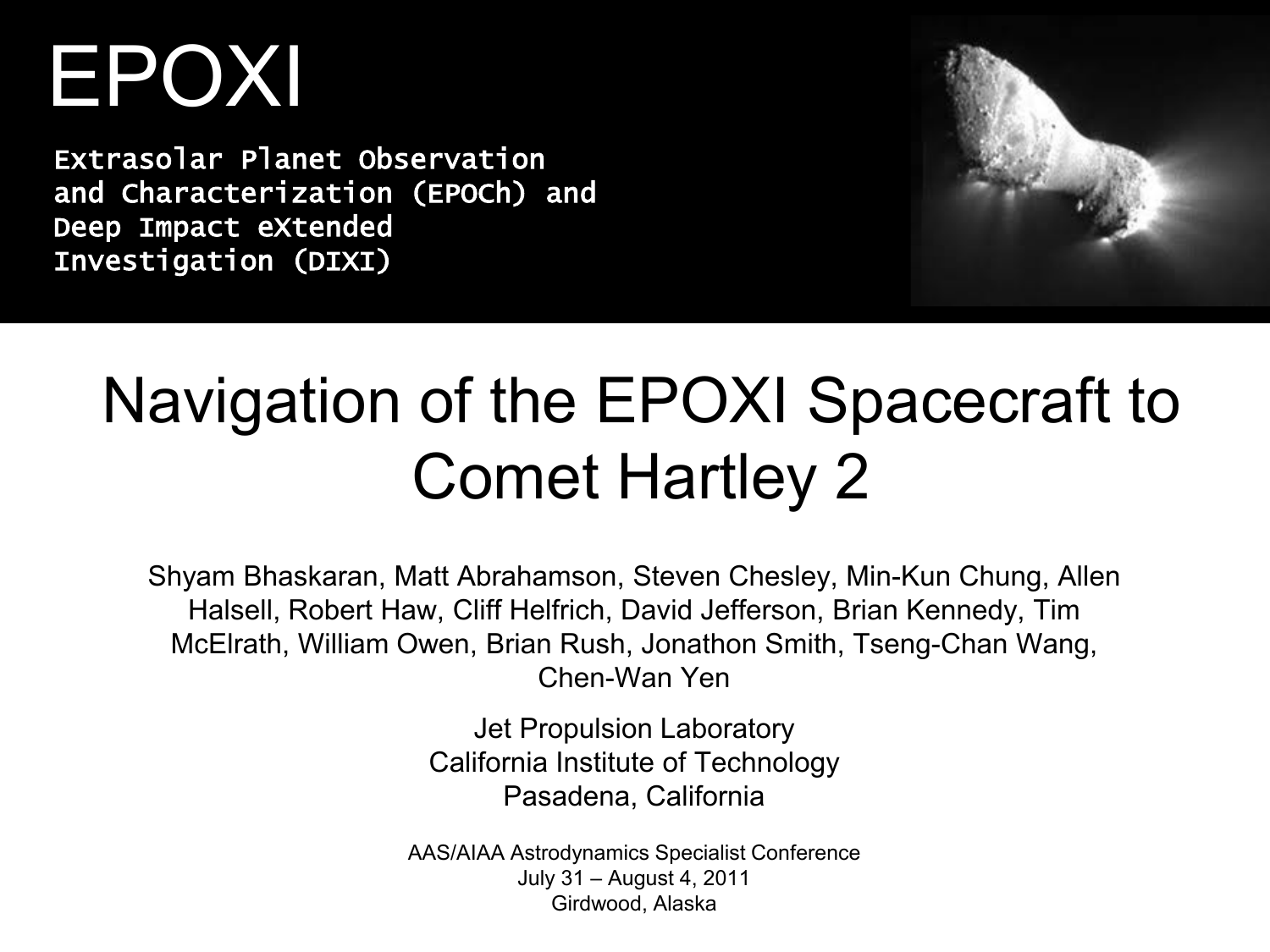### Background

- On Jul 4, 2005, Deep Impact impactor spacecraft collides with comet Tempel 1, while mother ship flies by and images the impact
- With DI primary mission completed, healthy mother ship has over 70 m/s propellant remaining to use for extended mission, plus working suite of instruments
	- High Resolution Imager (HRI) and Medium Resolution Imager (MRI)
	- Infrared Spectrometer
- Spacecraft performs maneuver in August 2005 which brings it back for an Earth flyby and eventual encounter with comet Boethin in the hope that such a mission will be funded. Spacecraft then put into hibernation mode
- In mid-2007, extended mission for DI funded under NASA's Discovery Mission of Oppurtunity Program
	- Extrasolar Planet Observation and Characterization (EPOCh) uses HRI to observe transit of planets across stars
	- Deep Impact eXtended Investigation (DIXI) to flyby and image Boethin in late 2008 using MRI, HRI, and IR Spectrometer
	- Missions combined into one, with merged name called EPOXI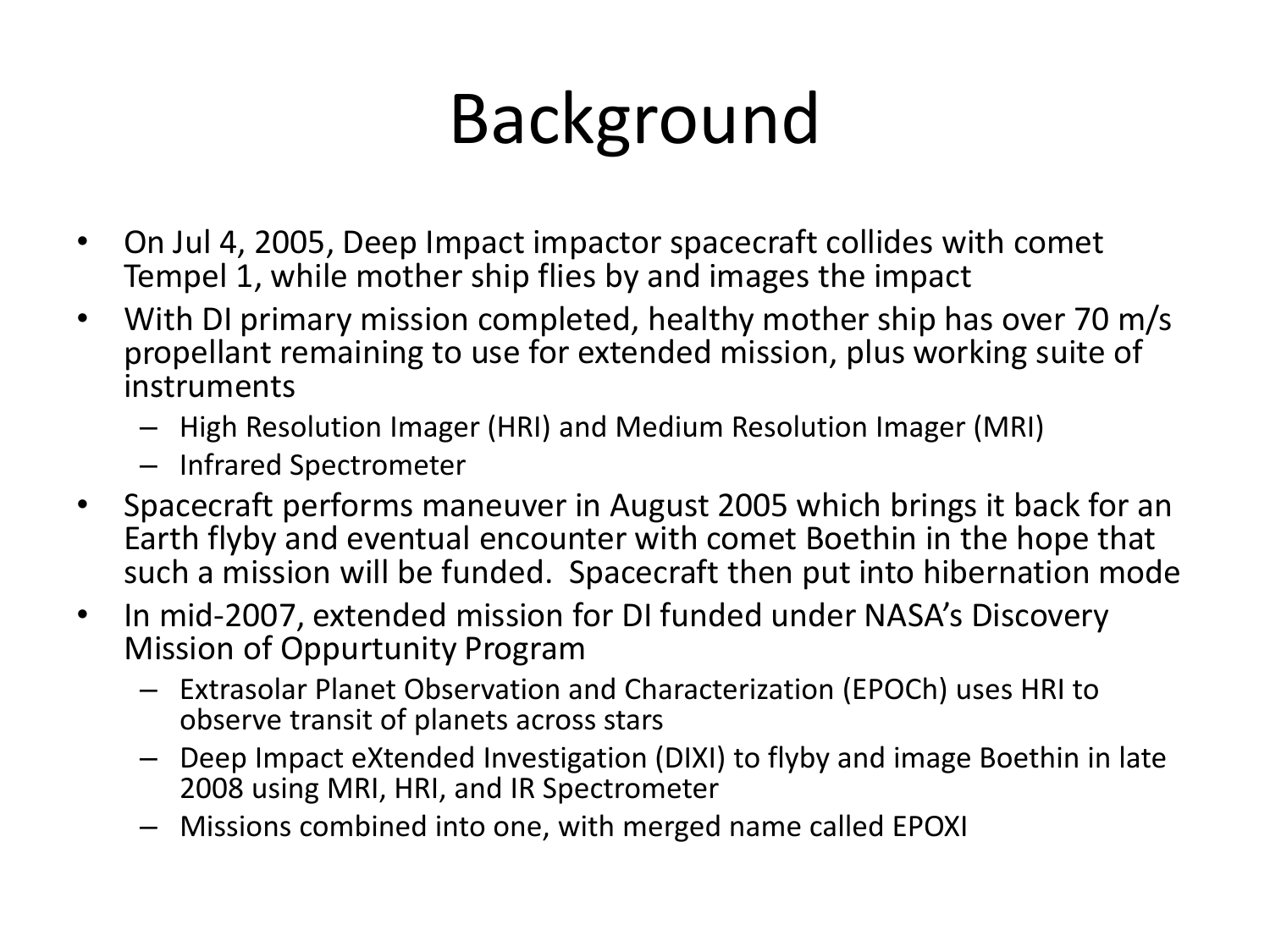## Background (cont)

- On September 24, 2007, command sent to bring spacecraft out of hibernation
- Ground observations to locate comet Boethin unsuccessful, leading to conclusion that Boethin may have broken up
- Decision made in November 2007 to target different comet, Hartley 2
	- Requires immediate maneuver to change upcoming Earth gravity assist in December 2007
	- Longer mission, eventually requiring three Earth gravity assists, 3 year cruise, and encounter in Fall of 2010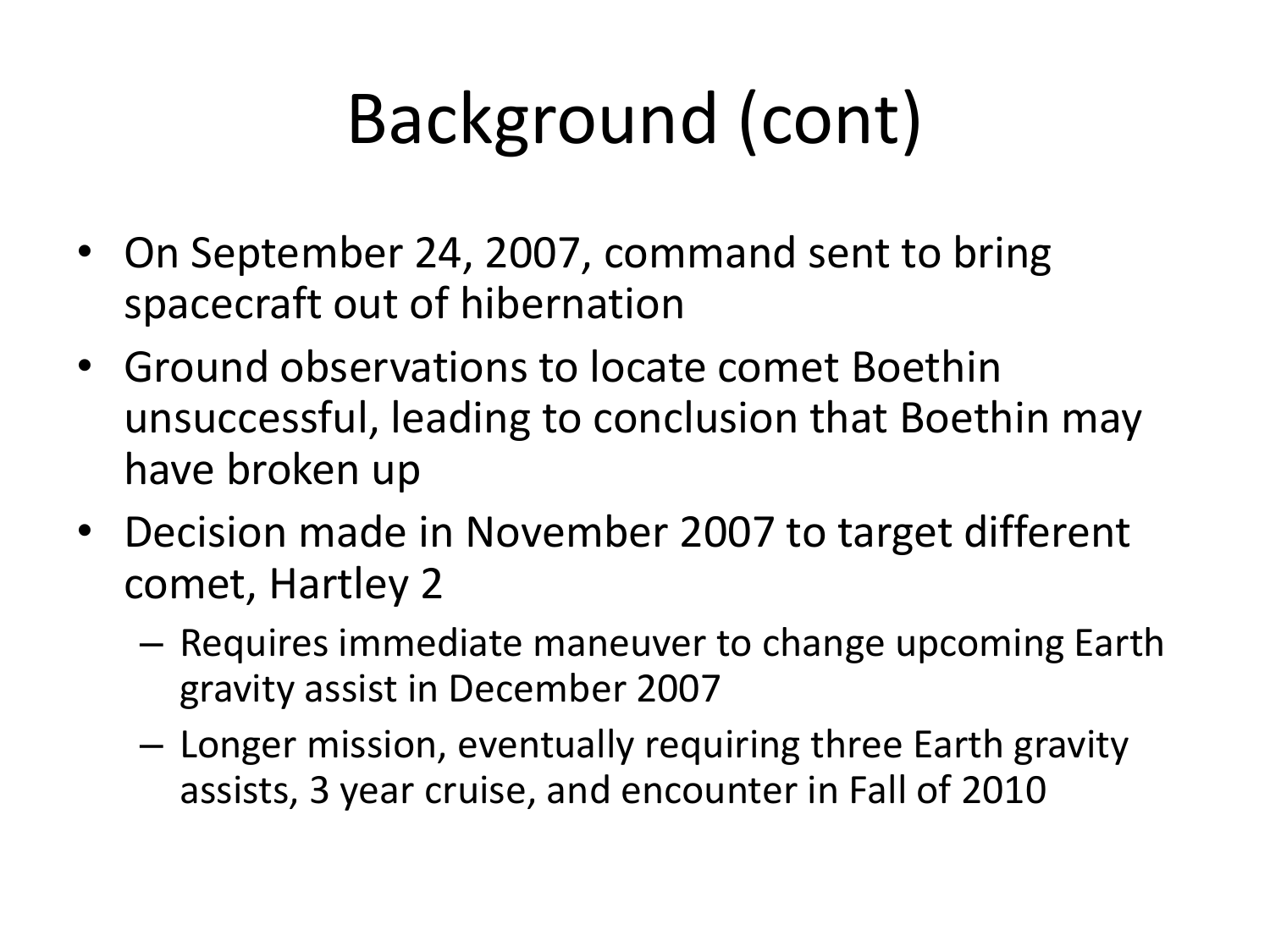### Mission Design

- 1<sup>st</sup> step in flying mission design reference trajectory which satisfies mission constraints
	- Engineering constraints include available fuel, telecom links, thermal constraints, , battery limitations, mission duration,etc.
	- Science constraints include scientific attractiveness of target, image resolution and smear, lighting geometry before, during, and after encounter etc.
- Search made in Fall 2008 to find alternate comets which satisfy constraints
	- Searched for comets with perihelion distances less than 1.6 AU and arrival dates between January 2008 and January 2011
	- Among available candidates, comet Hartley 2 selected by PI
- Minimum delta-V optimized trajectory found which encounters Hartley 2 on October 11, 2010
	- $1<sup>st</sup>$  EGA in December 2007 places s/c in trajectory which stays very near Earth for 2 years,  $2<sup>nd</sup>$ EGA 1 year later, then 3rd EGA in December 2009 provides boost to arrive at comet
	- Not ideal for science phase angle on approach not good for IR spectrometer
- Mission redesigned in Spring 2008 (after EGA-1) which shifts EGA-3 six months later and arrives at Hartley 2 on November 4, 2010
	- Alternate trajectory improves phase angle on approach
	- Higher delta-V needed, in particular, a trajectory correction maneuver (TCM) on June 19, 2008, and one additional TCM a month prior to EGA-3
	- Final design has flyby at 700 km radius and relative velocity of 12.3 km/s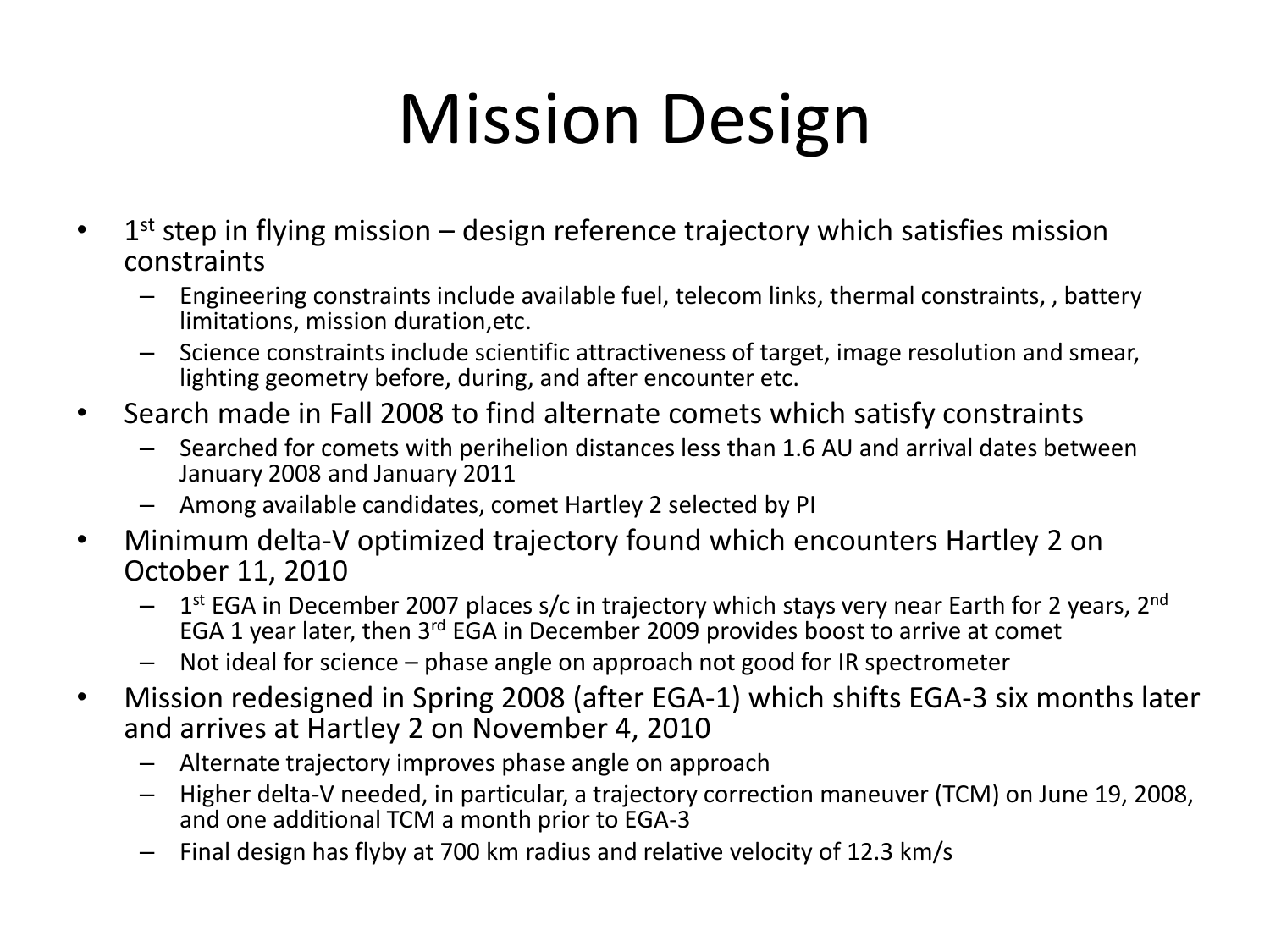#### Reference Trajectory

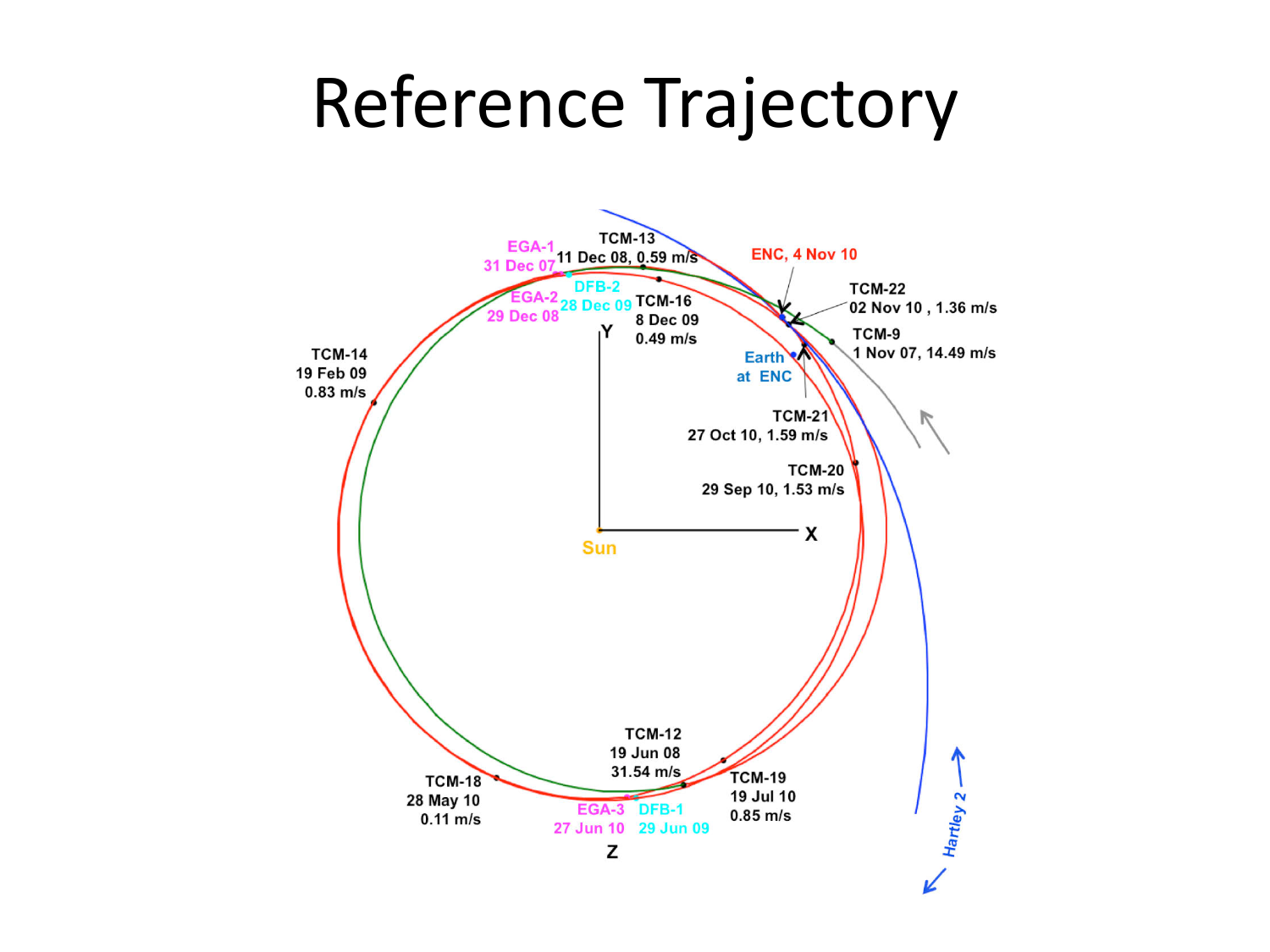### Navigation

- Orbit determination use tracking data to reconstruct the s/c trajectory and predict future course
	- Fit a high fidelity dynamic model of s/c trajectory to tracking data
	- Dynamic model includes following forces
		- Point-mass gravitational attraction of Sun, planets, and Moon
		- Effects of non-spherical gravity field when near a planetary body (70x70 spherical harmonic expansion used for EGAs)
		- Solar radiation pressure
		- Spacecraft propulsive events (TCMs, small force events for momentum wheel desaturations)
		- Comet gravity has negligible effect on trajectory and is not included
- Maneuvers performed to correct the course
	- Deterministic maneuvers designed as part of reference and tweaked as needed
	- Statistical maneuvers have zero a priori values in reference but placed at strategic locations to clean up OD and maneuver execution errors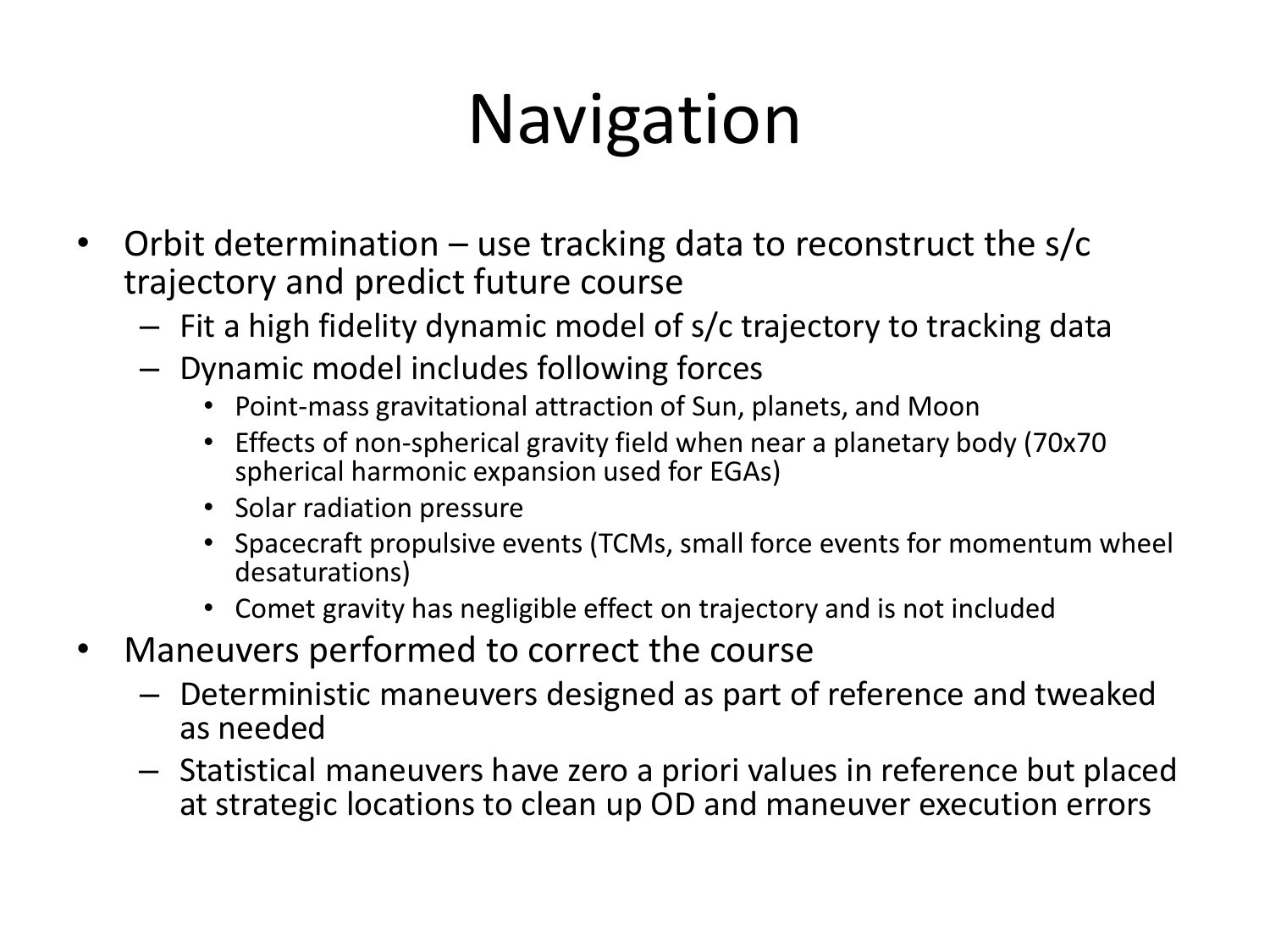## Navigation (cont)

- Tracking data
	- Radiometric data (2-way Doppler, 2-way range)
		- Provides line-of-sight velocity and distance of s/c to tracking station
		- Used through all mission phases
	- Interferometric (Delta Differential One-way Range, or DDOR)
		- Provides angular measurement of s/c in Earth plane-of-sky
		- Complementary to the information along line-of-sight from radiometric data
		- Used through all mission phases
	- Optical data (image of comet taken from onboard camera against star background)
		- Stars in the frame used to fix the inertial pointing direction of camera boresight
		- Centerfinding on comet used to determine angular position of s/c relative to target
		- Critical for missions to comets due to large uncertainty in ephemeris of comet since this is the only target-relative information available
		- Used only during approach/encounter measurements start roughly 50-60 days prior to encounter when comet becomes bright enough to detect in camera
		- Initial measurements effect primarily is to correct a priori comet ephemeris. As s/c nears comet, measurements have enough strength to correct both s/c and comet trajectories
- Filter
	- Batch-sequential filter to perform least-squares fit of all data types
	- Ability to estimate bias and stochastic parameters
	- Solution mapped to coordinates of interest (e.g. B-plane), along with associated covariances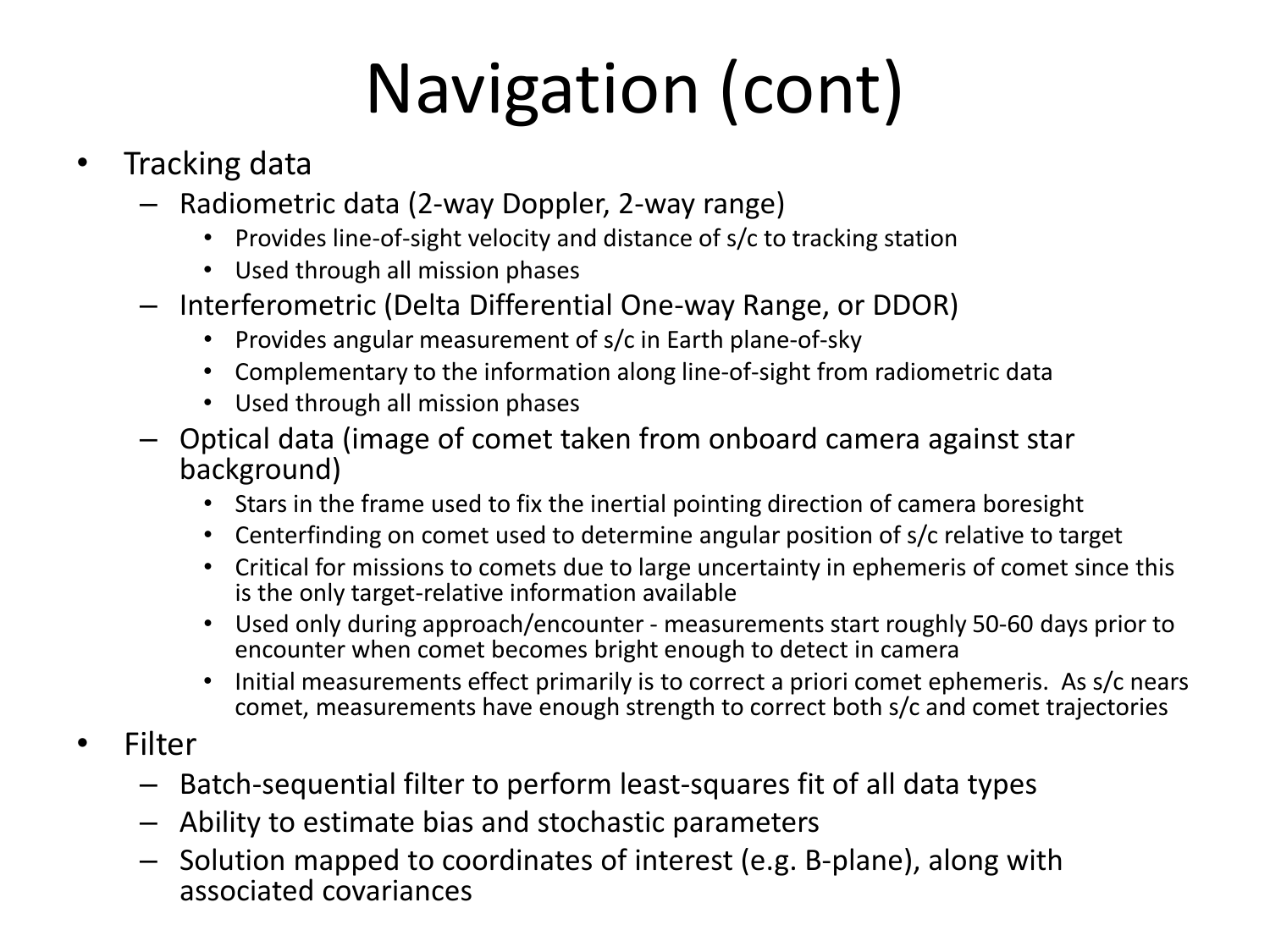#### Comet Ephemeris

- Knowledge of target body ephemeris a key factor in the implementation of comet encounter missions
- Comet ephemeris modeling
	- Outgassing of volatiles produces unpredictable, and therefore difficult to model non- gravitational force
	- Coma surrounding nucleus obscures location of nucleus, so observations have inherent biases
	- Combination of poor dynamic model with poor measurement model makes ephemeris uncertainties relatively large
- Pre-encounter comet ephemeris
	- Comes from many years of ground observations taken at sporadic intervals from multiple observatories
	- Accuracy of ephemeris from ground-based measurements only sufficient for designing reference mission, but not for precision targeting of flyby
- Approach and encounter comet ephemeris
	- Onboard optical data provides additional data, starting ~2 months before encounter. Accuracy increases as distance to comet decreases
	- Combination of ground and onboard data used to make continual improvements to comet ephemeris during approach
	- Accuracies dependent on many factors, including relative viewing geometries of spacecraft and Earth, resolution of onboard camera, centerfinding ability, behavior of comet
	- Best accuracy for terminal targeting comes when nucleus becomes photometrically detectable from spacecraft which only happens several days from encounter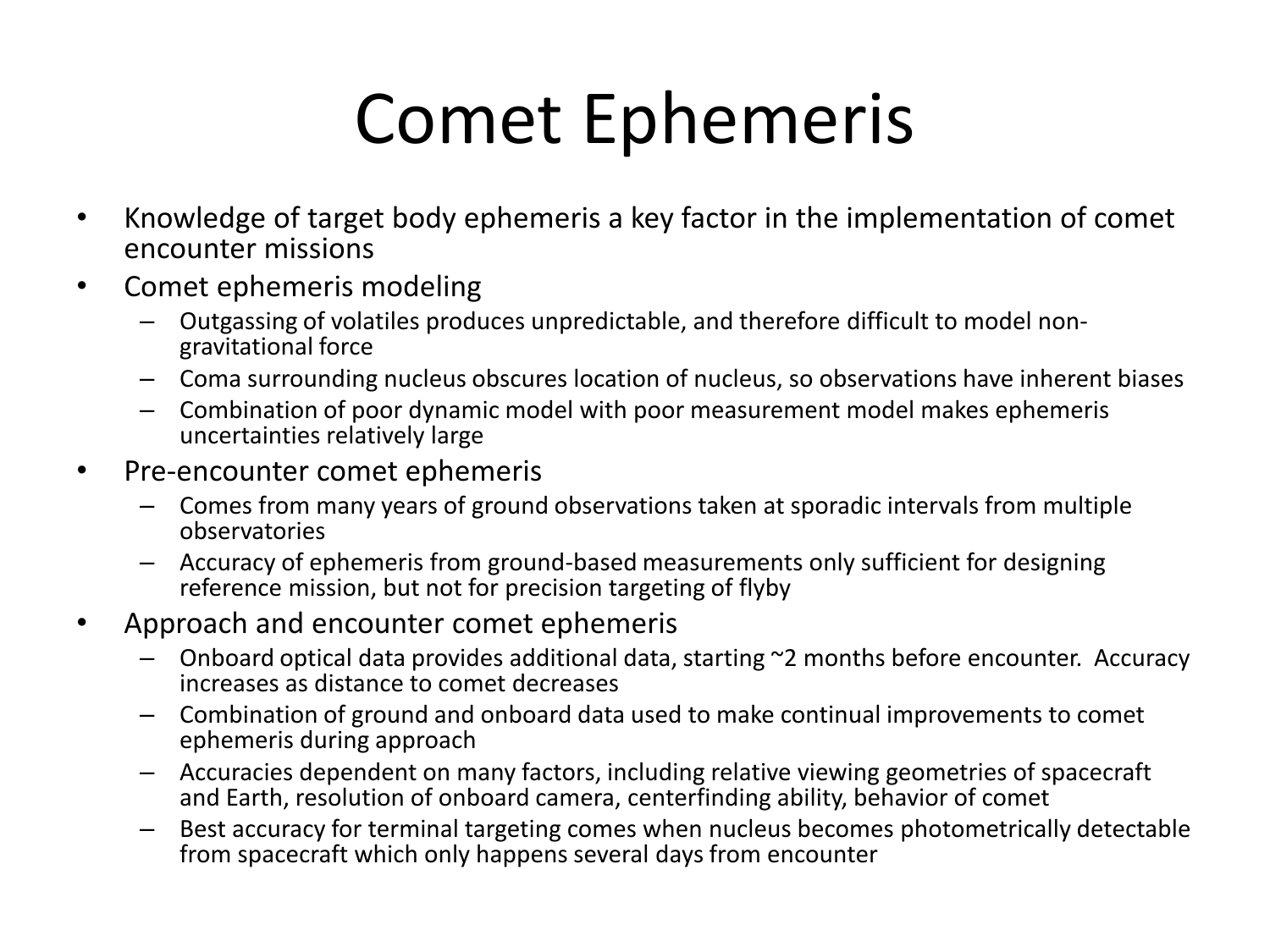#### Cruise Results

- EGA-1 on December 31, 2007
	- TCM 9 (EGA-60 days) and TCM 10 (EGA-30 days, cancelled) used to target flyby
	- Achieved perigee of 21,943.6 km at 19:29:20 UTC, 300 m and 15 seconds from target
	- Accuracy of flyby sufficient to cancel post EGA cleanup maneuver (TCM 11)
- EGA-2 on December 29, 2008
	- TCM 13 (EGA-20 days) used to target flyby
	- Achieved perigee of 49,835.0 km at 21:39:57 UTC, 7 km and less than 1 second from target
	- Post EGA cleanup maneuver canceled
- EGA-3 on June 27, 2010
	- TCM 18 (EGA-30 days) used to target flyby
	- Achieved perigee of 36,875.0 km at 22:03:49 UTC, 16 km and 1.2 seconds from target
	- TCM 19 (EGA+22 days) used to cleanup Earth flyby errors
- No "anomalous delta-V" seen in any of the Earth flybys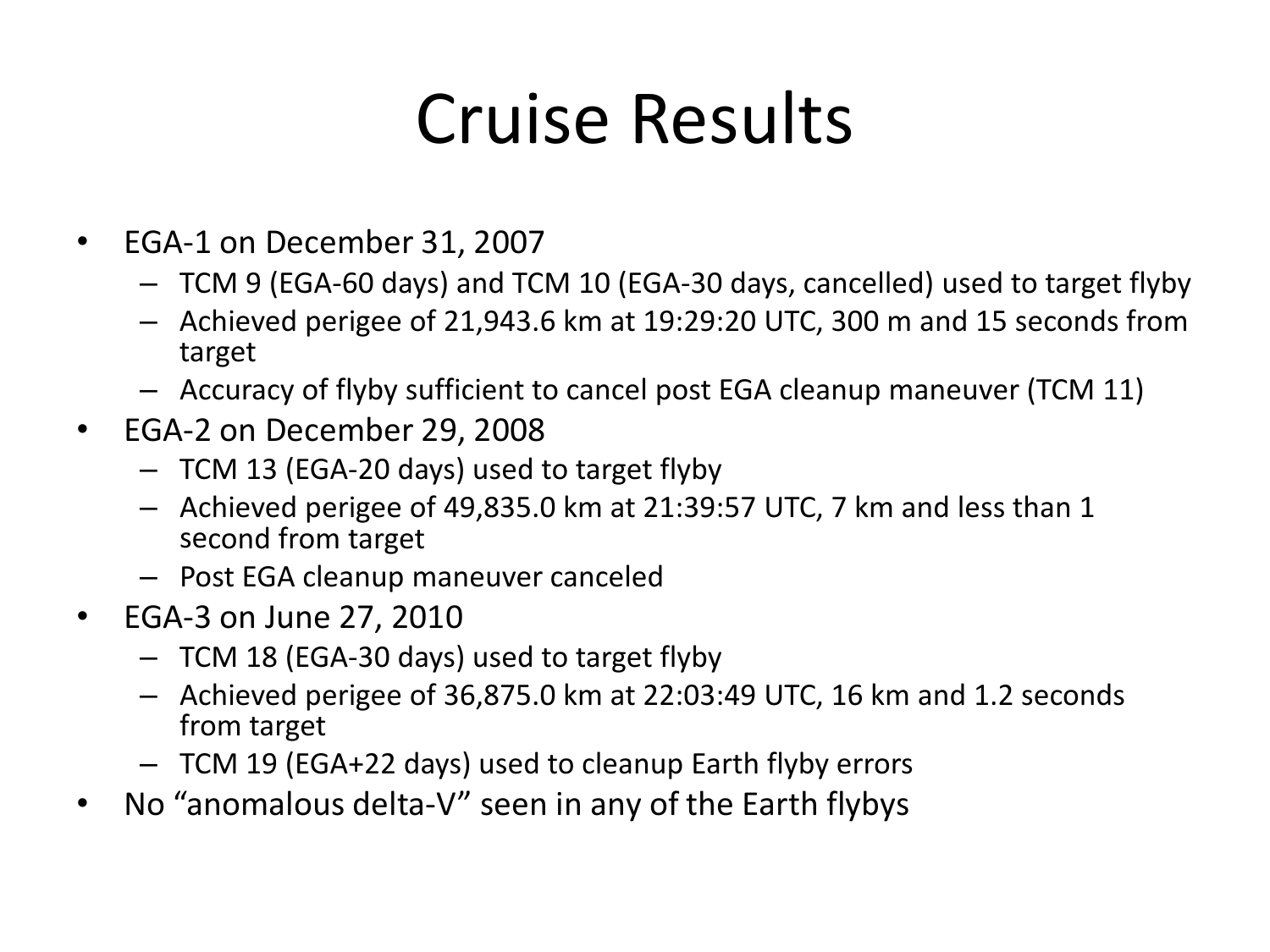### TCM 19

- Hartley 2 ephemeris at time of TCM 19 still based solely on ground observations
- Although EGA-3 accuracy within tolerance, magnification effect of flyby has large effect on post-flyby trajectory which needed corrections

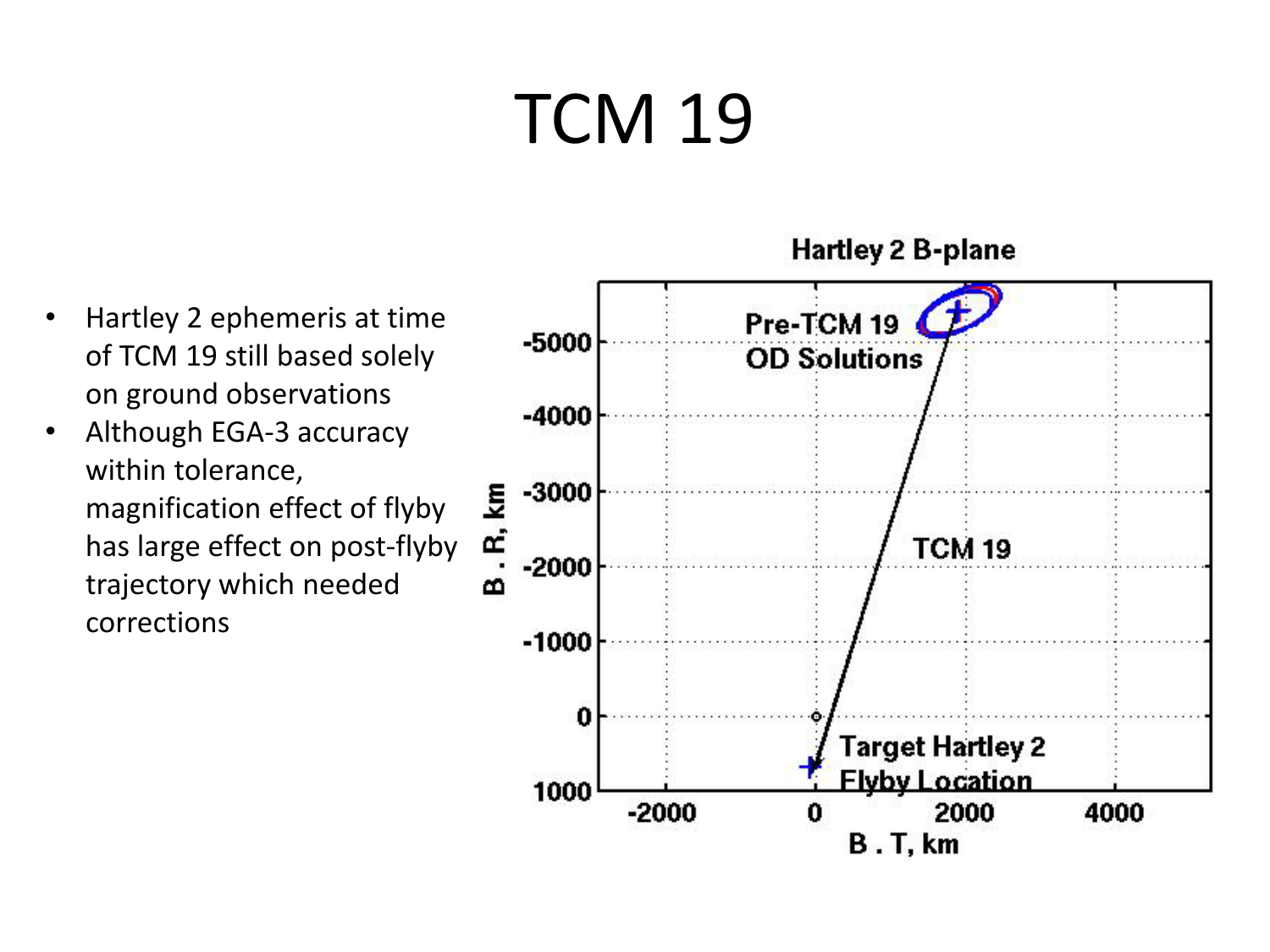### Approach

**Hartley 2 B-plane** 



- Flyby location chosen for optimizing science within engineering constraints
	- Distance of 700 km chose for highest resolution within limit of spacecraft slew rate to track comet during flyby
	- B-plane clock angle best for lighting and for IR spectrometer
- Tolerance region for deciding whether or not to implement a maneuver

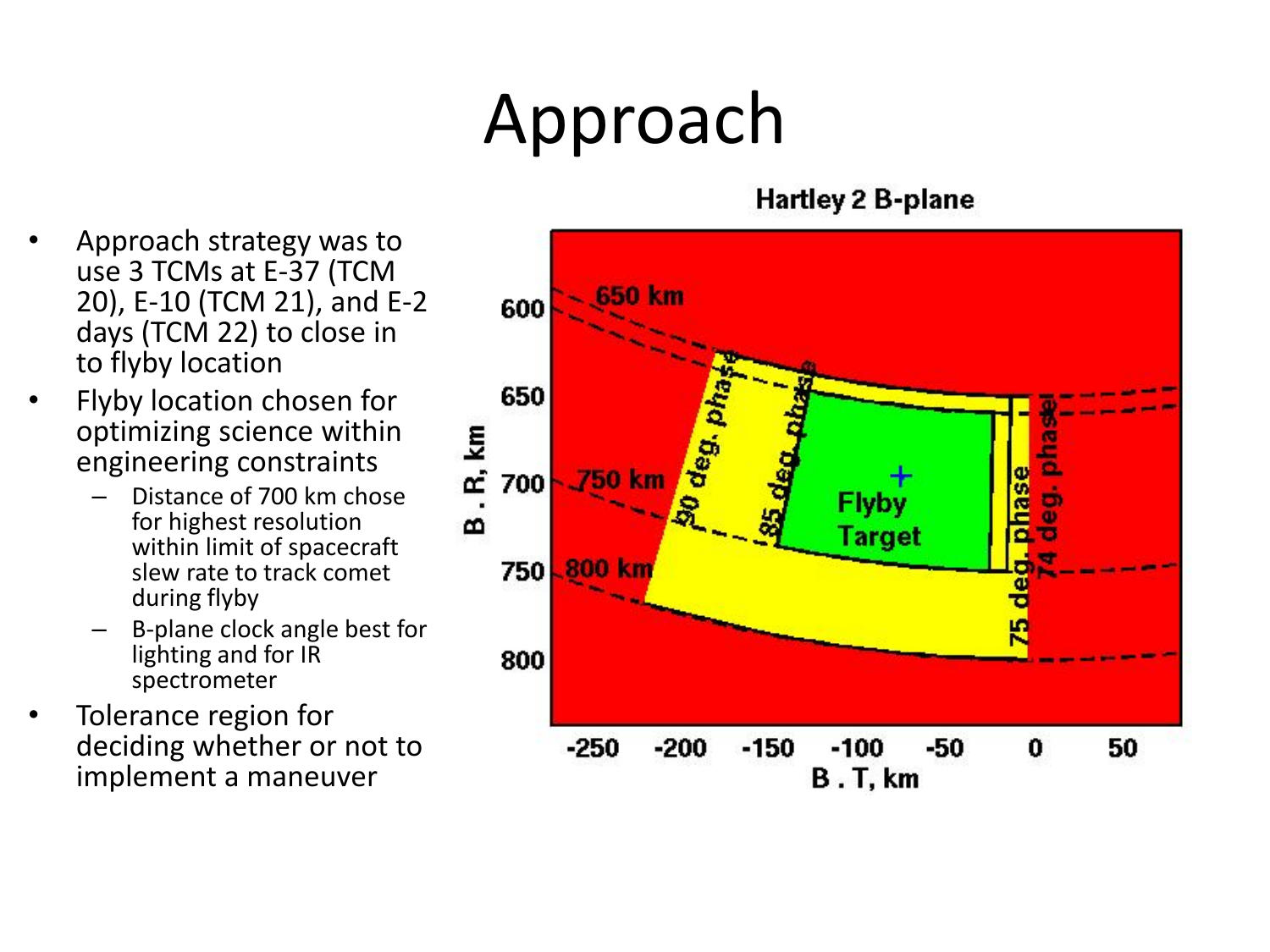### TCM 20 at E-37 Days

- $1<sup>st</sup>$  images taken show that comet location much further away than expected
- Solutions for comet ephemeris very unstable
- Source of instability ultimately traced to large outgassing forces acting on relatively small comet
- Choice of which solution to base maneuver on relied as much on intuition as science

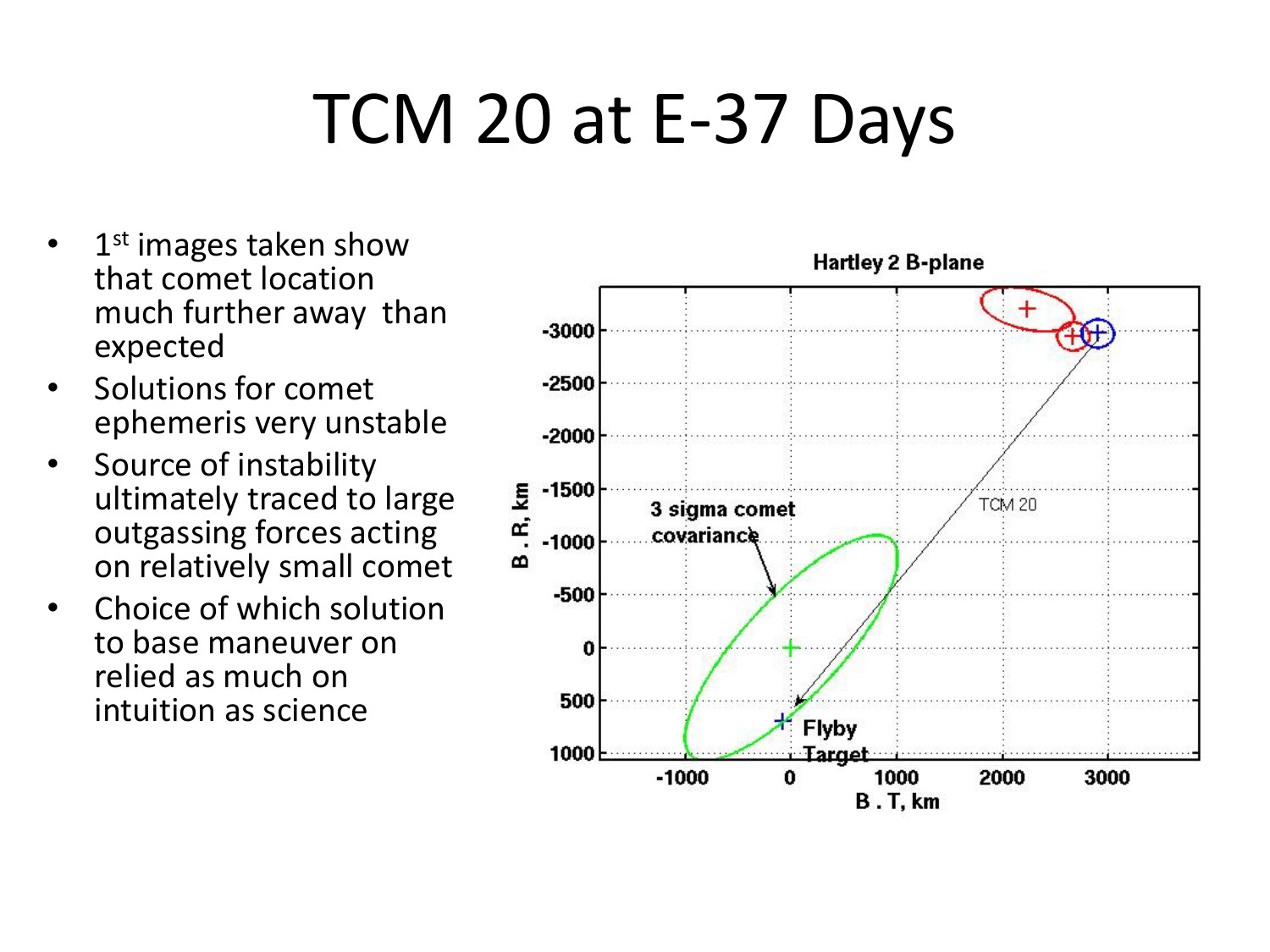### TCM 21 at E-10 Days

Hartley 2 B-plane

- Comet ephemeris still showing high volatility
- TCM 20 maneuver was very accurate
- Remaining error due entirely to comet ephemeris errors
- Inconsistent solutions once again led to using intuition for deciding which solution to design maneuver

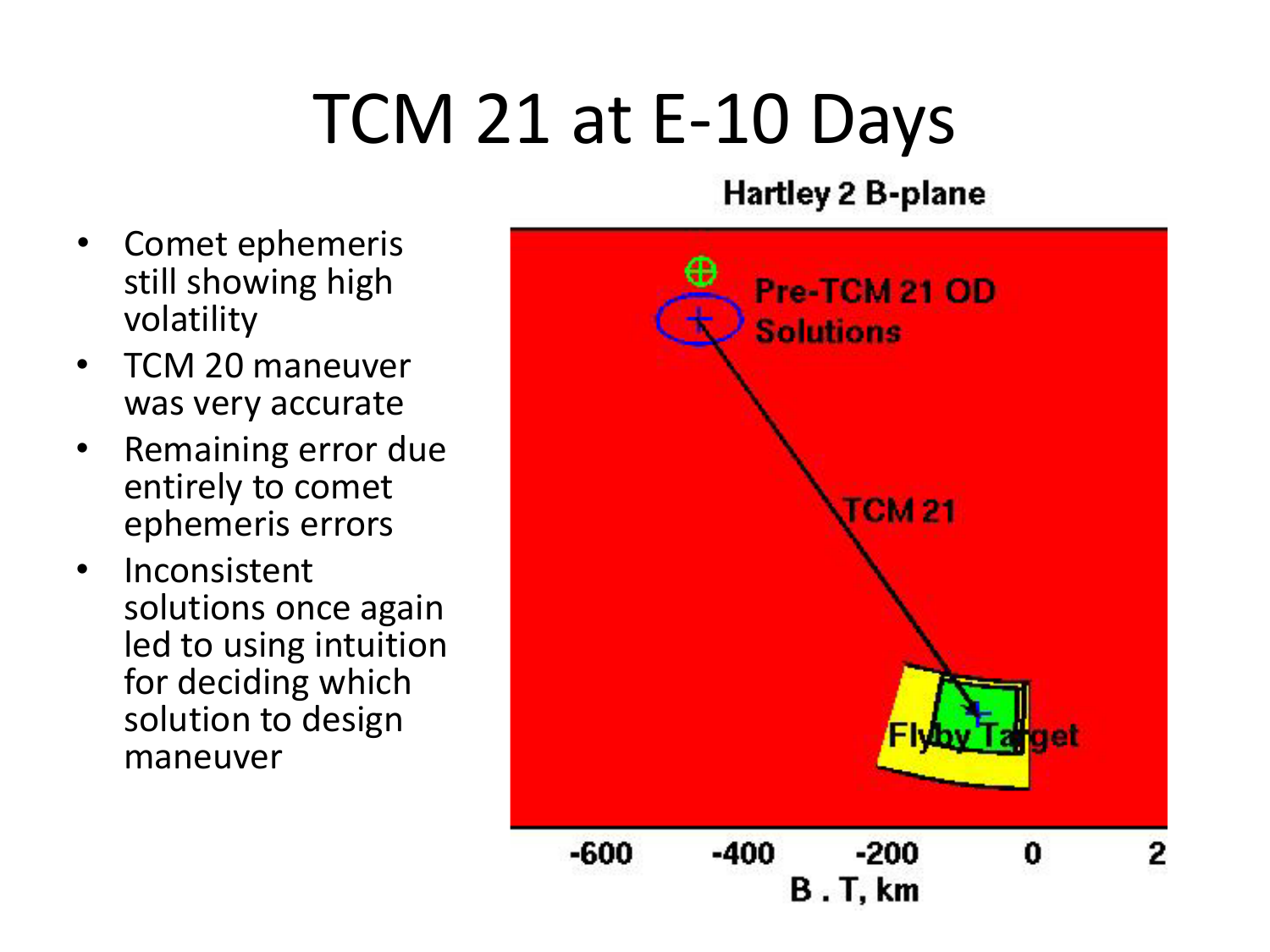#### TCM 22 at E-2 days

- TCM 21 performed accurately
- Ephemeris solutions starting to stabilize
	- Optical navigation pictures continually improving in accuracy as comet nears
	- Length of time needed to propagate non- gravitational effects of outgassing on comets shortens, so errors don't have as bad an effect
	- Converging on modeling of comet non-gravs
- Pre-TCM 22 OD solutions just outside green zone
	- PM and PI make joint decision to implement TCM 22

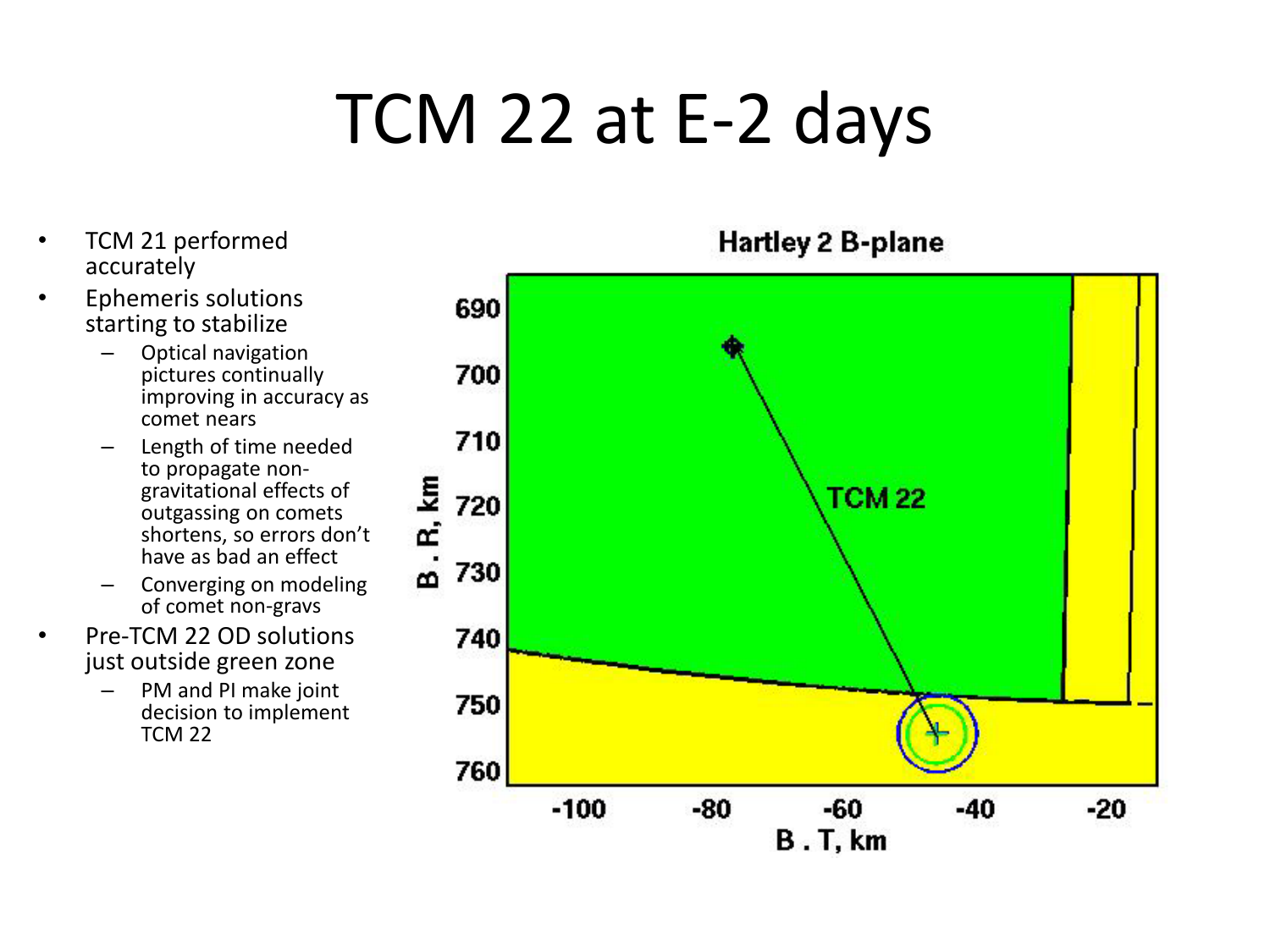# Flyby

- TCM 22 performed accurately
- Expected knowledge of come t -relative state from ground -based navigation not sufficient to keep comet in camera FOV through closest approach
- Onboard AutoNav (used successfully on DI and 2 other missions) used for closed -loop tracking through closet approach
- Post -flyby reconstruction indicated that s/c was delivered to within 6 km of intended target, and 1 sec of intended time, well within science requirements